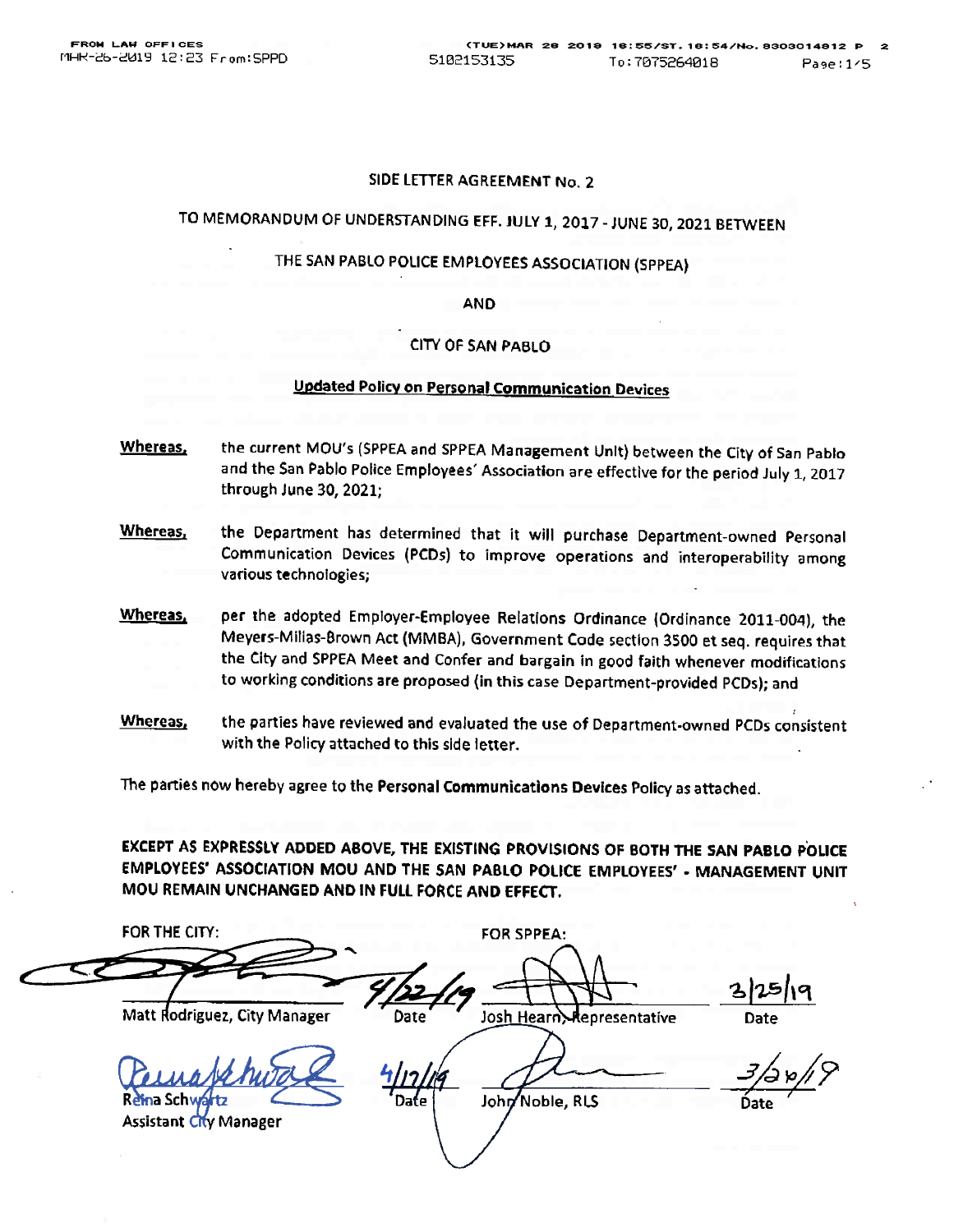# Personal Communication Devices

# <sup>701</sup>.1 PURPOSE AND SCOPE

The purpose of this policy is to establish guidelines for the use of mobile telephones and communication devices. whether issued by the Department or personally owned, while on-duty or when used for authorized work-related purposes.

This policy generically refers to all such devices as Personal Communication Devices (PCDs) but is intended to include all mobile telephones. personal digital assistants (PDAS), wireless capable tablets and similar wireless two-way communications and/or portable Internet access devices. PCD use includes, but is not limited to, placing and receiving calls. text messaging. blogging and microblogging, emailing, using video or camera features, playing games and accessing sites or services on the Internet.

#### <sup>701</sup>.2 POLICY

 $\ddot{\bm{\zeta}}$ 

The San Pablo Police Department allows members to utilize department-issued PCDs and to possess personally owned PCDs in the workplace, subject to certain limitations. Any department-issued PCD used while on-duty, or used off-duty in any manner reasonably related to the business of the Department. will be subject to monitoring and inspection consistent with the standards set forth in this policy.

The inappropriate use of a PCD while on-duty may impair officer safety. Additionally, Department members are advised and cautioned that the use of a personally owned PCD either on-duty or after duty hours for business-related purposes may subject the member and the member's PCD records to civil or criminal discovery or disclosure under applicable public records laws.

Members who have questions regarding the application of this policy or the guidelines contained herein are encouraged to seek clarification from supervisory personnel.

# 701.3 RRIVACY EXPECTATION ...

Members forfeit any expectation of privacy with regard to any communication accessed. transmitted, received or reviewed on any PCD issued by the Department and shall have no expectation of privacy in their location should the device be equipped with location detection capabilities (see Information Technology Use Policy or additional guidance).

701 .3.1 CAUFORNIA ELECTRONIC COMMUNICATIONS PRIVACY ACt (CALECPA) No member is authorized to be tho sole possessor of a department-issued PCD. Departrnenlissued PCDs can be retrieved, reassigned, accessed or used by any member as directed by a supervisor without notice. Member use of a department-issued PCD and use of a personal PCD for work-related business constitutes specific consent for access for department purposes.

#### 701,4 DEPARTMENT-ISSUED PCD

Department-Issued PCDs are provided as a convenience to facilitate on-duty performance only. The Department's general expectation under this policy is that members use Department-issued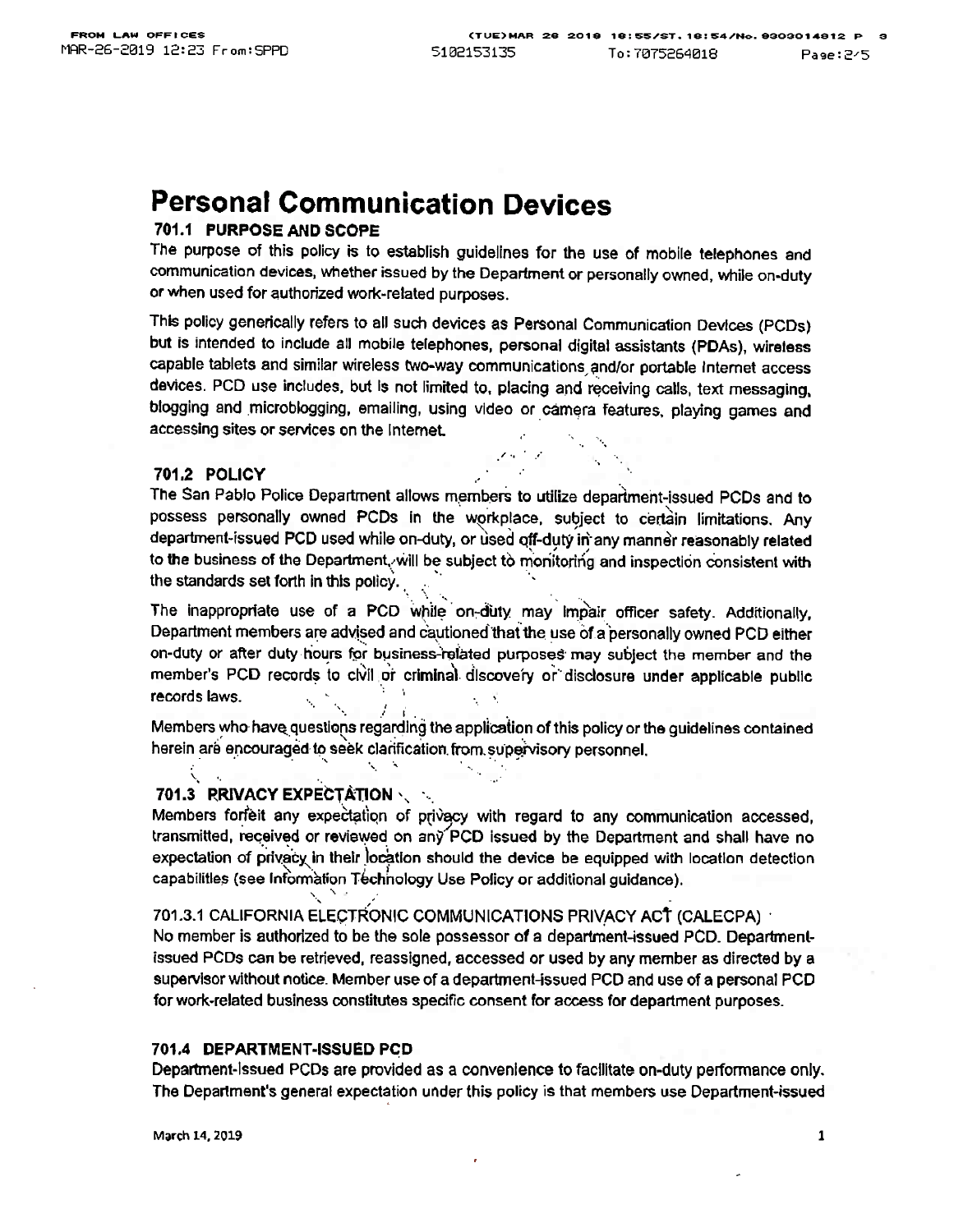PCDs during duty hours only, to perform Department business. Except in exigent circumstances, members generally must receive prior approval to work outside of their scheduled duty time Although the PCD may remain in the employee's possession while he/she is off duty, Departmentissued PCDs and the associated telephone number shall remain the sole property of the Department and shall be subject to inspection or monitoring (including all related records and content) at any time without notice and without cause. The Department has the discretion to restrict or rescind a member's access to a Department-issued PCD at any time.

Members are authorized for personal use and carry of Department-owned PCDs, subject to the conditions outlined in this policy manual (see Information Technology Use and Department Owned and Personal Property policies). Department-owned PCDs shall be secured at all times, whether on or off-duty.

Except with prior express authorization from their supervisor. members are not obligated or required to carry, access, monitor or respond to electronic communications using a Departmentissued PCD while off-duty.

A member issued a PCD by the Department shall report immediately if the device is lost, stolen, damaged or otherwise malfunctioning.

# 701.5 PERSONALLY OWNED PCD

Members may carry a personally owned PCD while on-duty, subject to the following conditions and limitations:

- (a) Permission to carry a personally owned PCD may be revoked if it is used contrary to provisions of this policy.
- $(b)$ The Department accepts no responsibility for loss of or damage to a personally owned<br>DCD PCD, we have the set of  $\mathcal{L}_{\mathcal{D}}$  and  $\mathcal{L}_{\mathcal{D}}$
- (c) The PCD and any associated services shall be purchased, used and maintained solely at the member's expense. Members who are provided a Department-issued PCD are not entitled to any reimbuitsement for use of a personally-owned PCD pursuant to the City's Cellphone Stipend Policy.
- (d) The device should not be used for work-related purposes except in exigent circumstances (e.g., unavailability of radio communications). Members will have a reduced expectation of privacy when using a personally owned PCD for any department business-related communication.
- (e) The device shall-not be utilized to record or disclose any business-related information, including photographs, video or tho recording or transmittal of any information or material obtained or made accessible as a result of employment with the Department. without the express authorization of the Chief of Police or the authorized designee.
- (0 If Department related business is conducted on a personally owned PCD. the Department may request a member to search his or her personal PCD and provide Department-related data to the Department. When obligated, the Department may access the PCD to inspect and copy department-related data in order to meet the needs of the Department for litigation, public records retention and release obligations. and/or intomal investigations.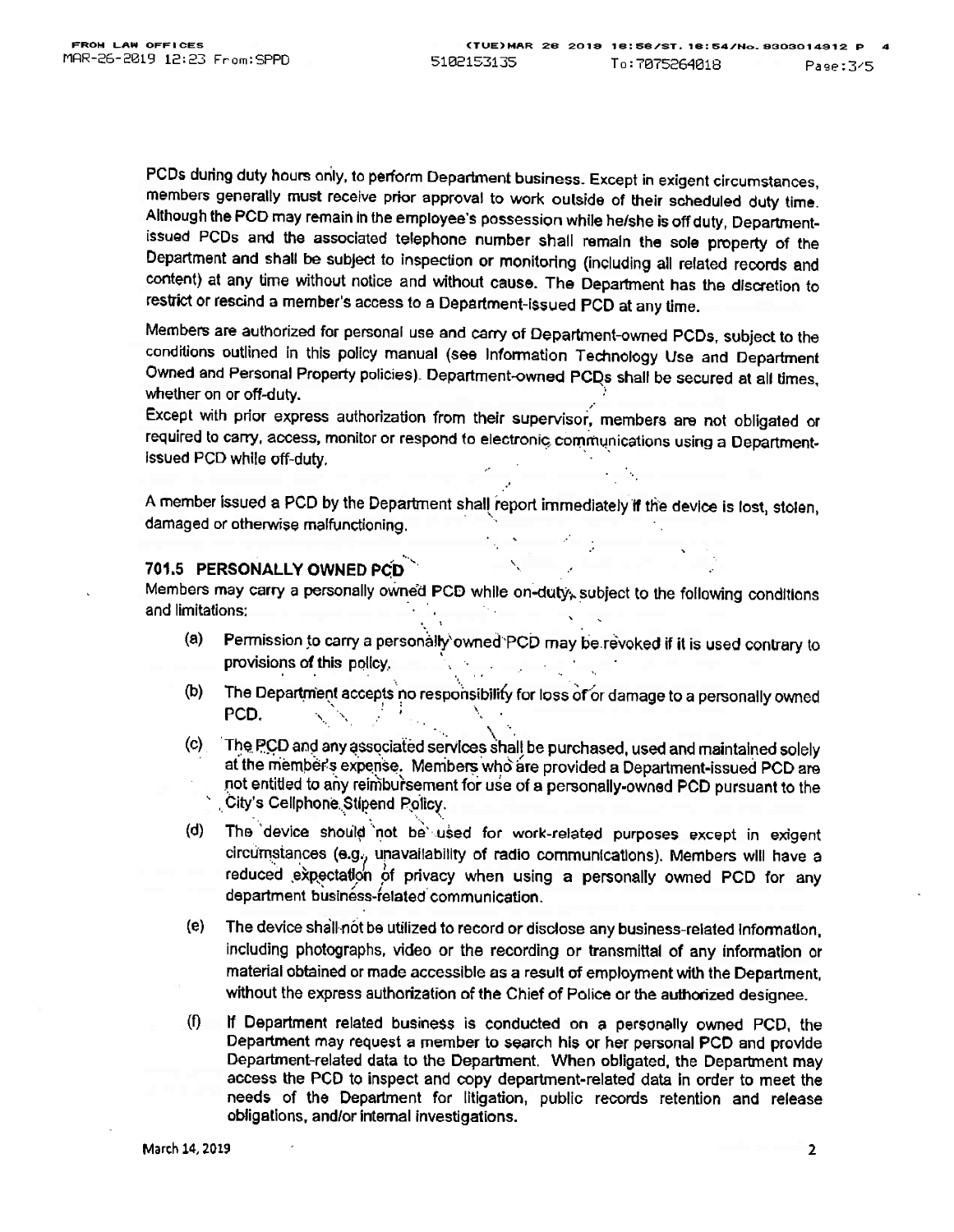(g) All work-related documents, emails, photographs. recordings or other public records created or received on a member's personally owned PCD shall bo transferred to the San Pablo Police Department and deleted from the member's PCD as soon as reasonably practicable but no later than the end of the member's shift.

# 701.6 USE OF DEPARTMENT-ISSUED PCD\$

The following protocols shall apply to all PCDs that are carried while on-duty or used to conduct department business:

- (a) All PCD's shall be carried in a manner approved by the Department and in an approved outer carrier.
- (b) Members may use a PCD to communicate with other personnel in situations where the use of radio communications is either impracticable or not feasible. PCDs should not be used as a substitute for, as a way to avoid, or in lieu of regular radio.<br>communications.
- (c) Members are prohibited from taking.'pictures. audio or.video recordings or making copies of any such picture or recording media unless it is directly related to official department business. Disclosure of any such information to any third party through any means, without the express authorization of the Chief of Police or the authorized designee, may result in discipline.
- Members are prohibited from accessing social networking, dating, shopping, or gaming sites of any type for any purpose that is not official business and shall not install or download unauthorized software. (d)
- (e) Using PCDs to harass, threaten, coerce or otherwise engage in inappropriate conduct with any third party is prohibited. Any member having knowledge of such conduct shall promptly notify a supervisor.
- (f)  $\angle$ -All PCD use must comply with CJIS Security Rules and Regulations.

# 701.7. INTENTIONAL MISUSE  $\overline{ }$

Intentional photographlng and/or recording of CJIS/CLETS data is prohibited and violates this policy and the CJIS Security Policy and will result in discipline including up to termination.

# 701.8 UNINTENTIONAL USE

If CJIS/CLETS data is accidently photographed and/or recorded the incident shall be reported to your immediate supervisor. A memorandum will be prepared and forwarded to the Administration with a recommendation of redacting and or destruction of the Image or recording.

# 7Q1,9 SUPERVISOR RESPONSIBILITIES

The responsibilities of supervisors include, but are not limited to

- (a) Ensuring that members under their command are provided appropriate training on the use of PCDs consistent with this policy.
- (b) Monitoring, to the extant practicable, PCD use in the workplace and taking prompt corrective action if a member is observed or reported to be improperly using a PCD.